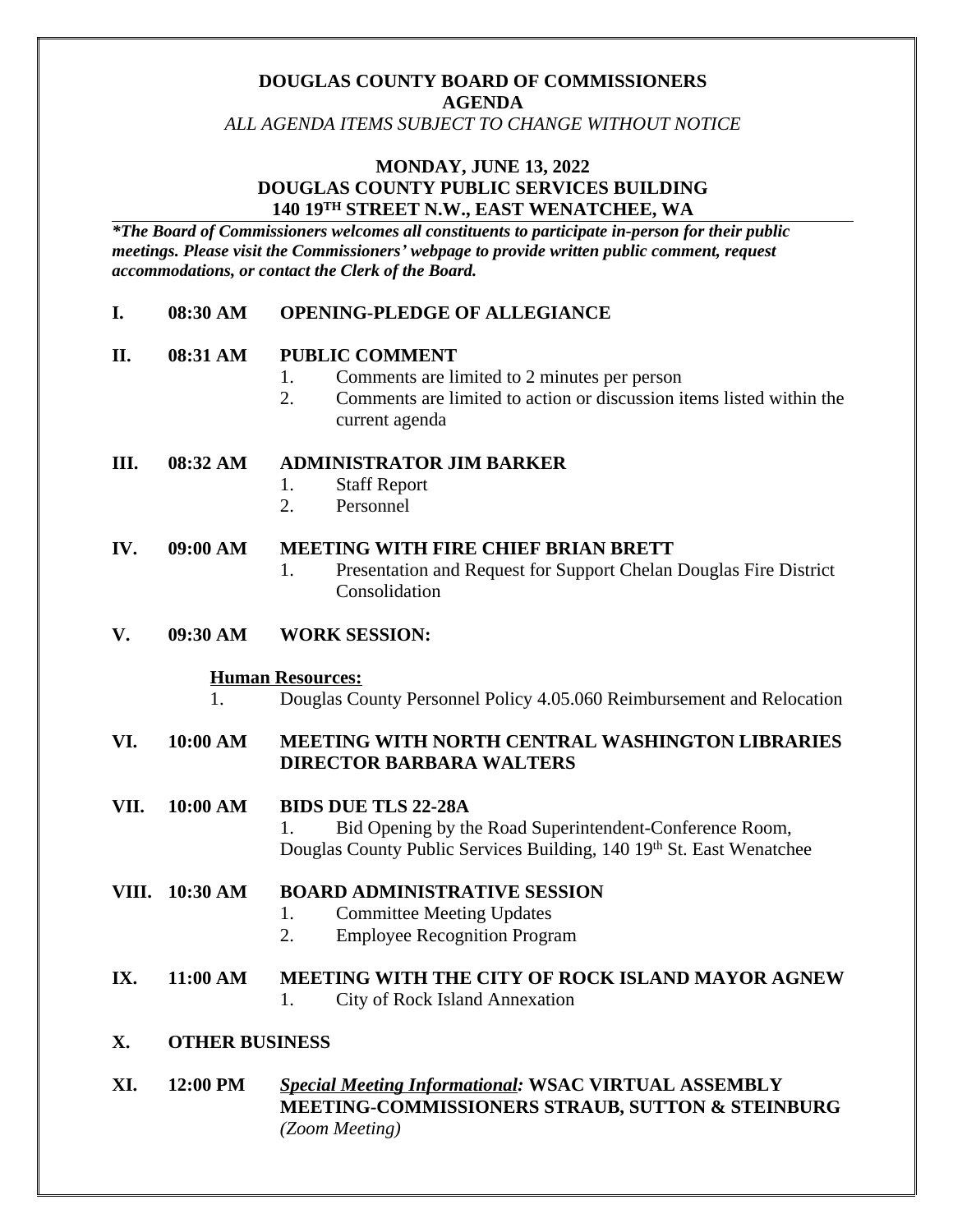# **XII. 04:00 PM STATEMENT OF QUALIFICATIONS DUE TLS 22-26A**

1. Statements of Qualifications for On-Call Surveying Services

### **TUESDAY, JUNE 14, 2022 DOUGLAS COUNTY COURTHOUSE COMMISSIONERS CHAMBERS, 203 RAINIER, WATERVILLE, WA**

*\*The Board of Commissioners welcomes all constituents to participate in-person for their public meetings. Please visit the Commissioners' webpage to provide written public comment, request accommodations, or contact the Clerk of the Board.*

### **I. 08:30 AM OPENING-PLEDGE OF ALLEGIANCE**

### **II. 08:31 AM PUBLIC COMMENT**

- 1. Comments are limited to 2 minutes per person
- 2. Comments are limited to action or discussion items listed within the current agenda

### **III. 08:32 AM ADMINISTRATOR JIM BARKER**

- 1. Staff Report
- 2. Personnel

# **IV. 09:00 AM TRANSPORTATION AND LAND SERVICES Transportation:**

1. **Action Items:**

# **Land Services:**

- 1. **Action Items:**
	- Resolution TLS 22-32A Notice of Hearing: Notice of Intent to Surplus and Sell .08 acres from a Portion of Douglas County Parcel 22212240001(Sand Pit) *set for July 13, 2022 at 9:00 AM*
- **V. 10:00 AM BIDS DUE TLS 22-29A**
	- 1. Bid Opening New Roller/Packer Attachment

# **VI. CONSENT AGENDA**

- 1. Vouchers
- 2. Minutes
- 3. Fair Contracts
- 4. Resolution CE 22-31 & TLS 22-33 Amendments to Douglas County Personnel Policy 4.05.060 Reimbursement and Relocation
- 5. Pacific Security-Contract for Superior Court Security Services

# **VII. OTHER BUSINESS**